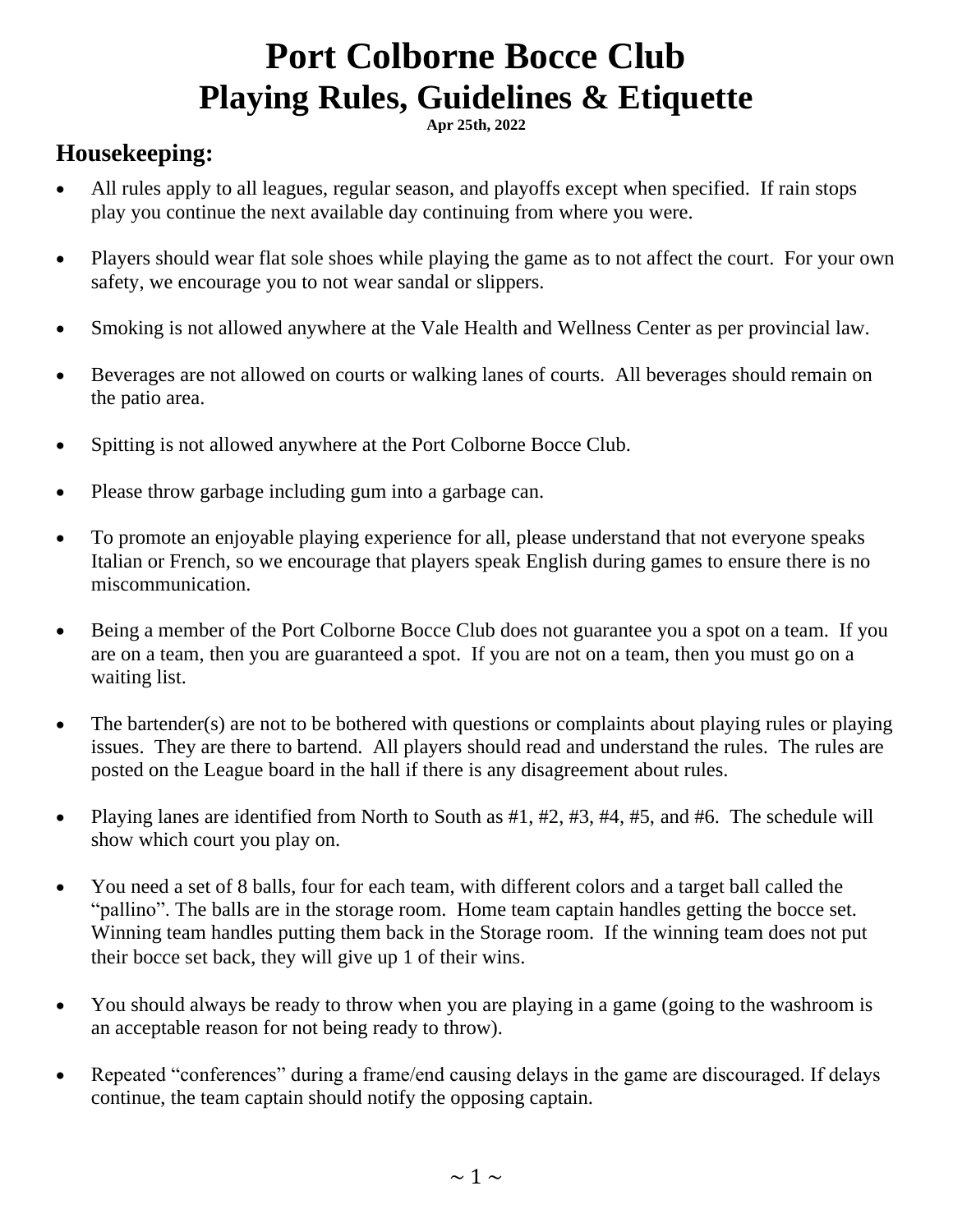- If there are puddles on the courts, no game is to be played on the court. When the courts are too wet, playing and walking the courts damages them.
- A team may pickup new players anytime during the regular season but not during playoffs.
- From the Constitution: A member who pays an annual prescribed fee to play in any of the organized leagues (Men's League, Women's League, or Mixed League) A member who wishes to join an second organized league will pay 1/2 the prescribed fee.

# **Playing Rules:**

# 1. A team who has any member that has not paid their dues before the season starts will give up all games by 4-0 score until dues are paid. This includes paying on the first week that you play.

# 2. Once a match has started on a court you cannot switch courts because a team does not like the court surface. You must finish the match on the same court you start on.

#3. A match consists of 4 games to 12 points. Each ball counts for 1 point. If for any reason (weather, lighting, etc.) all games of the match cannot be completed, and you have played 2 or more games the match will be considered complete, and the games played will count.

# 4. Teams must rotate all attending team members to play an equal number of games as possible. A player should not sit two games in a row unless injured, or games are balanced.

Examples: 5 players present: 1 player plays 4 games, and 4 players play 3 games.

6 players present: 4 players play 3 games, and 2 players play 2 games.

7 players present: 2 players play 3 games, and 5 players play 2 games.

8 players present: 8 players play 2 games.

- 9 players present: 7 players play 2 games, and 2 players play 1 game.
- 10 players present: 6 players play 2 games, and 4 players play 1 game.

# 5. If both teams have an equal number of players both teams can play 4 balls. If 4 or more players are present for both teams, you must play 4 players with 1 ball per player. When one team has less than 4 players (whether it is 2 or 3) they will play with 3 balls for all four games. When the team has 2 players the player throwing the 2 balls plays 2 balls for the entire game and can throw both ball in a row. After each game, the other player must now throw 2 balls. If a team has only 1 player, they will forfeit all four games. If both teams have only one player, then both teams get 2 games each and it's a tie. As a Captain or team representative you must **not** ask the opposing team if you can play 4 balls when you are short handed.

# 6. Substitution of players while game is in progress is allowed where there is an injury, ailment or player must leave. A substituted player may not return to that game. When a player is present but not feeling well or leaving early, they must report to their captain and in turn the opposing captain must be notified. Before play starts the captains will come to an agreement as to how they will play.

#7. If a scoresheet is submitted and a team has not played each player evenly, the offending team will forfeit the game that caused imbalance. Please advise the league convenor so that the scorecard will be changed.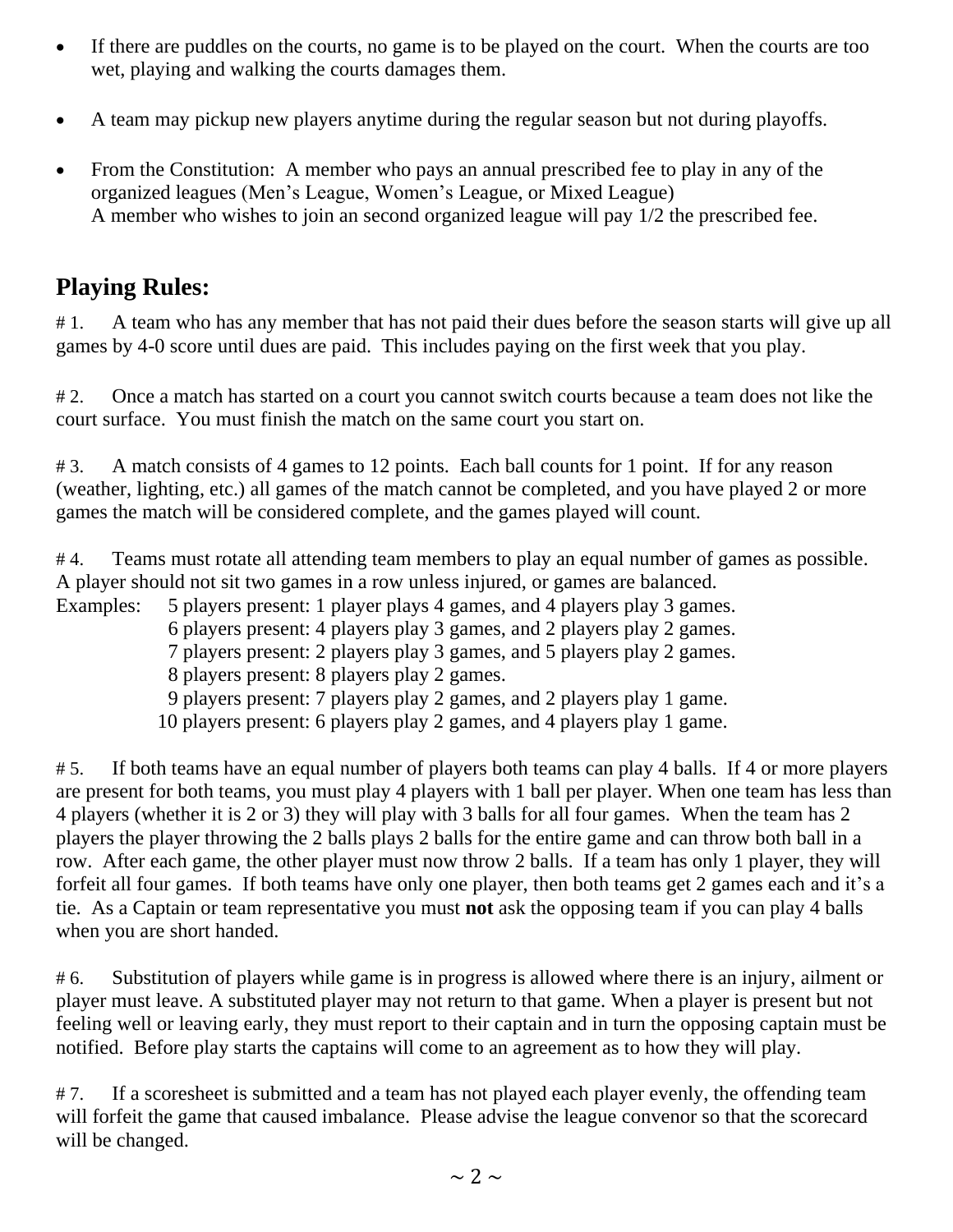# 8. At the end of the season, if teams are tied after the final standing the tie breakers are: 1-head-tohead, 2-games won, 3-matches won, 4-differential. If still tied, then the year ends with both teams in first. For playoff purposes for seeding, we will have a coin toss to decide first seed.

# 9. Final standings will show the groupings for the playoff. There will be 8 teams in each division. There will be 3 rounds of playoffs with winners moving on each week. When there are not even groups, special playoff rounds will be played.

# 10. (Playoffs Elimination Style) Your team lineup for the evening must consider the possibility of playing 5 games. Players that are present must play as balanced a number of games as possible. At the end of 3 games there can be an imbalance but there must be the possibility of all players playing an equal number of games.

# 11. Court maintenance is only done by the court keeping staff, no one else is to brush, scrape, roll and never dig the courts. Anyone not following this rule will cause their team to give up all 4 games for that night.

#12. If the weather conditions in Port Colborne before game time is steady rain or worse, you do not need to show up and the game will go in as a tie. If the weather conditions are uncertain then your team must show up because the condition of the courts may be playable unless the club has communicated those games are cancelled. If the condition of all courts is playable and one team shows up and the other does not, then the team that shows up will receive a 4-0 win.

# 13. If 1 or more courts are unplayable then all games will go in as a 2-2 tie. A designated member of the club will make the decision which is final. Please do not harass the person making the decision as they are looking out for the best interest of the courts.

#14. If the courts could not be rolled because the courts were too wet, then all games for the night will be cancelled.

# 15. If both teams cannot play because of court conditions, it will be considered a tie with both teams getting 2 games each. Please fill in a score sheet with the team names date game was supposed to be played and 2 games each for games won. If it is the last week of the year, then both teams get 2 wins as there is no reasonable time to make up the game.

# 16. Each team assigns a captain/coach that is allowed to coach when they are not playing from the bench only. The assigned player cannot leave the bench area to coach.

#17. To be eligible for playoffs a player must play a minimum of 5 matches during the regular season.

# **Teams & Players:**

# 18. If you cannot field a team on the day you are scheduled, you must notify the opposing team ahead and the opposing team will receive a 3-1 win. If you do not notify the other team, it is 4-0.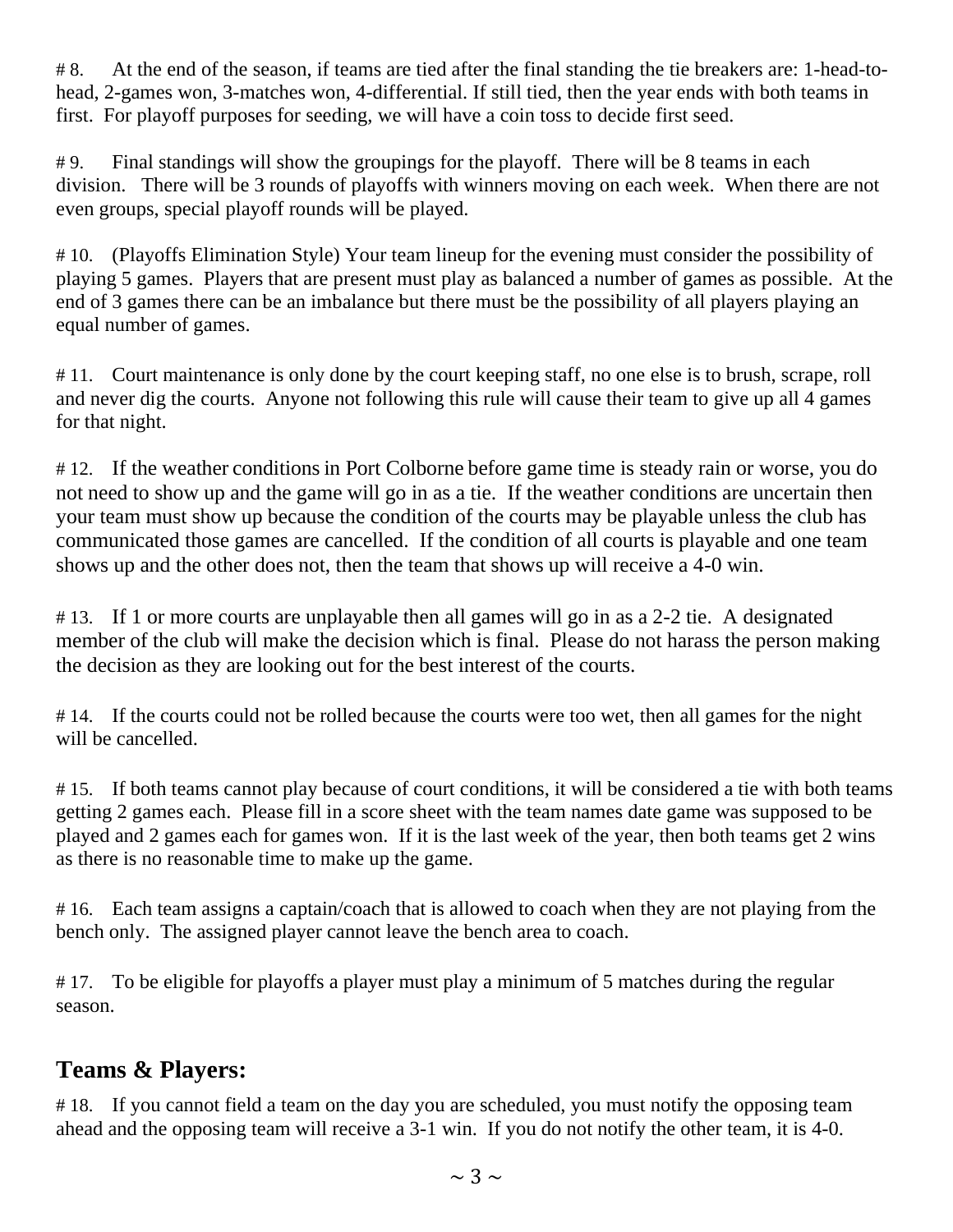# 19. You cannot pick up an existing player from another team in your league.

# 20. A player must be 19 years of age or older to play.

# 21. A team must be registered with a minimum of 6 players. A team must have a minimum of 2 players present to play a match.

# 22. All games for all leagues start at 6:30pm (unless arrangements have been made). Please try to arrive at least 5-10 minutes before game time so the score sheets can be filled out. Teams have a 15 minute grace period to field more than 2 players. At 6:45 pm if a team does not have at least 2 players they forfeit all 4 games. If you have 2 or 3 players, you must start the match by 6:45pm.

#23. Any players arriving late must wait for the current game to be completed. Then you must follow the standard number of players playing rule to allow an equal number of games to be played by all players on the team. If you start with 4 players and 1 player cannot finish the game, you then follow the 3 player rules. If you start with 3 players and 1 player cannot continue to play, the team can finish with 2 players. If a team is down to 1 player, they must forfeit remaining games.

#24. When you are not playing, you are not to be on the court or coaching your team. The game is played by the players who are throwing balls. If you are sitting, you must not be on the playing area. The team captains should be informed of this situation immediately. The same goes for spectators.

# 25. The Captain or team representative must fill in the score sheet and set the lineup for each game. The home team gets the clipboard and score sheet and fills their information in. Then the away team fills in their information. You put an  $X$  in the square when a player has played. If a player is absent it is not necessary to put their name on the sheet. When the game is complete, you must sign and complete the score sheet by entering games won then return it to the bar. Both teams are responsible for the score sheet.

# 26. There is no positional order of play in bocce. Any player can choose to throw any position at any time of the game. Often the captain or lead will select who they want to play next.

#27. The captain or team representative decides on the lineup for each game and who plays. The opposing team has no say whatsoever in the decisions of the opposing team unless they are breaking the rules

# 28. (Mixed League Only) Whenever possible there must be an equal number of women and men on the court for each team. Only 2 men can play in any one game.

- If 4 or more women present for the match: team plays 4 balls, 1 ball per player.
- Only 3 women present for the match: team plays 3 balls, 1 ball per player.
- Only 2 women present for the match: team plays 3 balls, 1 player 2 balls, 1 player 1 ball.
- If 3 or more men present for the match: team plays 3 balls, 3 players, 1 ball per player.
- Only 2 men present for the match: team plays 3 balls, 1 player 2 balls, 1 player 1 ball.
- If 3 or more men and only 1 woman: 2 men and 1 woman play, 3 balls, 1 per player. For any other scenario refer to normal playing rules.

# **Playing the Game:**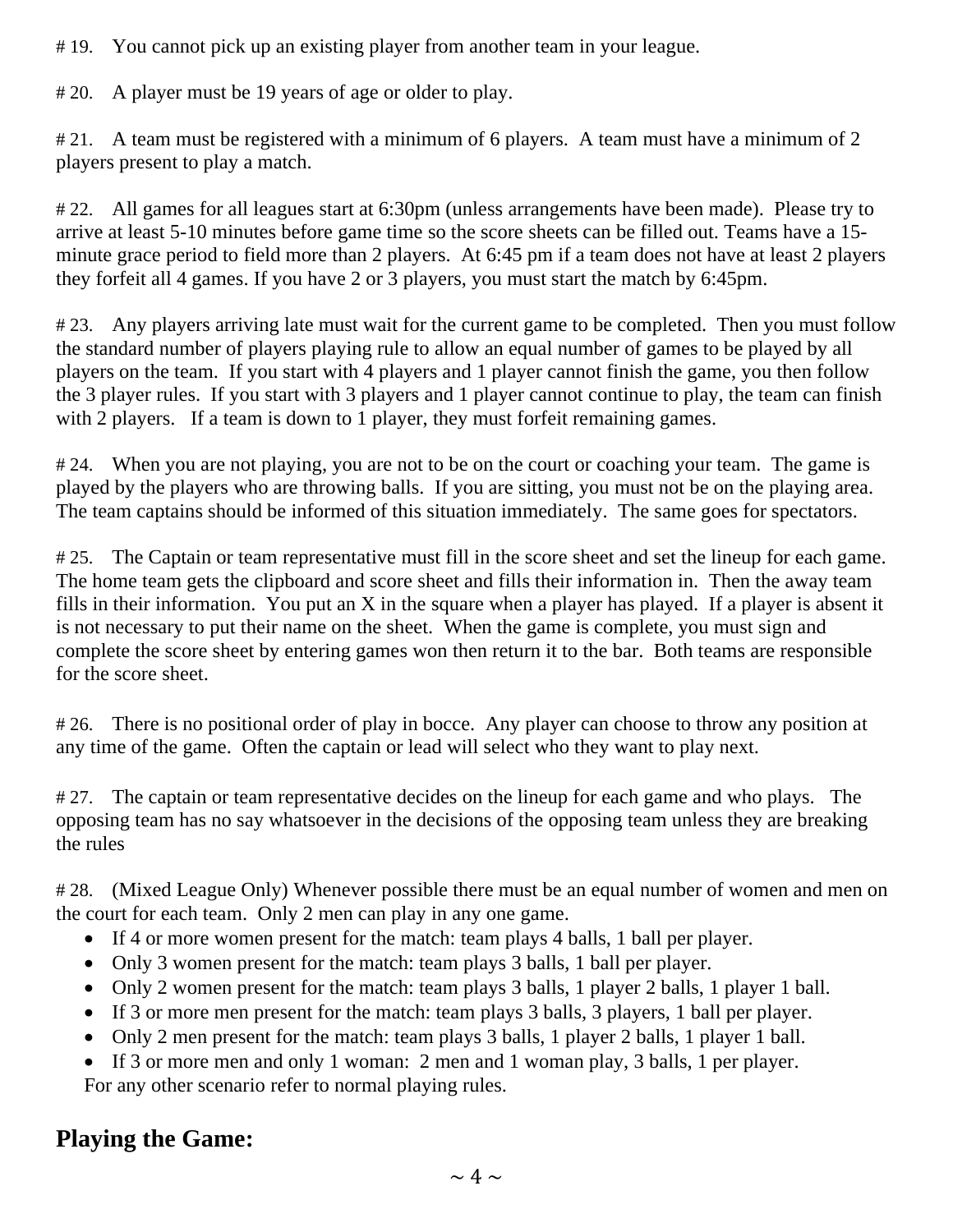- # 29. Home team throws the pallino to start of the first game. Any player from the Home team can throw. After the first game, the team that won the previous game starts with the pallino.
- # 30. At the beginning of each play, the pallino must be played past the centre line but not past the opposing 7-foot black point line and must be at least 1 foot from the side rails. The Palino cannot hit the end board and come back into play. If a player cannot put the ball in play after 2 attempts, the pallino is turned over to the other team. Alternating process continues until pallino is in a valid position.
- # 31. When throwing, players may use side boards at any time.
- #32. When a player is preparing to throw the opposing team must not talk to or shout at the player to distract them.
- # 33. Once a player has released the ball, he/she can continue forward up the court. The lead should do this quickly to be in position to measure the next throw.
- # 34. The pallino is always a valid target and remains in play even if it strikes the back wall after being struck by any valid ball during a frame/end. If, however the pallino is knocked out of the court or bounces back in front of the center line, the frame/end is considered void (no points counted) and the team that started the frame/end will begin the end again.
- # 35. If a ball from a neighbouring court comes into play and moves any balls that affect scoring, no points are counted and you start the end over, pallino stay with same team that threw it in that frame/end.
- #36. When a player releases the pallino or bocce, both feet must be on the court or one foot in the air but you cannot have one foot touching the sidewalk when throwing unless the player has a significant physical impairment.
- #37. Foul Lines should be clearly marked on side boards. There should only be one line for pointing (7-foot black line) and shooting (14-foot red line) from the back wall.
- # 38. Players may step on but not have their foot completely over the foul line before releasing the pallino or the bocce ball. If a player commits a foot foul while in the act of shooting (shooting or pointing), a warning is issued for the first offense. Should the same player foul again, the thrown ball is removed from play and all struck balls returned to their approximate original positions. NOTE: Unless there is a referee on the court, this is a very difficult rule to enforce and should be addressed by the league.
- # 39. A player who has not thrown their ball cannot pass the 14-foot red shooting line to see what is going on in a game or to talk to your teammates at the other end of the court. Team captains are to ensure this does not occur.
- # 40. Any time a player is in action, all opposing players must be off the court.
- #41. At no time are you to mark the ground with your foot (toe or heel) or hands.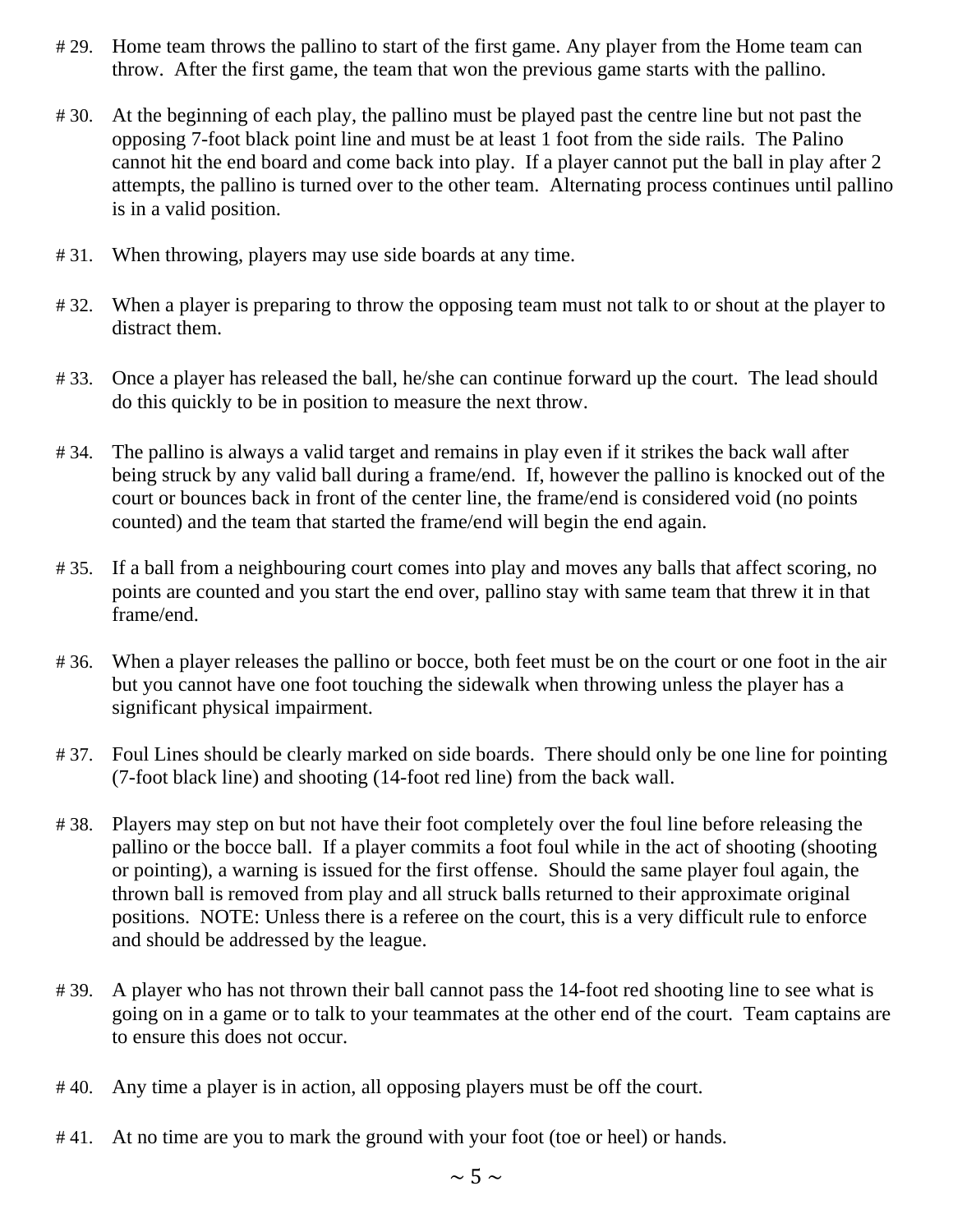- #42. Once the point is established, the opposing team must point or shoot until they make a new (closer) point.
- # 43. Any team can measure balls at any time unless the point was already agreed to by both teams earlier in the play and the 2 balls in question were not touched. Reason you cannot re-measure is game play would have changed if other ball was closer.
- # 44. In the event a tie is determined by both teams, the last team to roll a ball must roll again until the tie is broken. If the 2 balls remain in place after all balls have been played, they cannot be remeasured as both teams agreed on the tie. Reason being game play would have changed if one team was closer.
- # 45. If after all balls are played there is still a tie, no points are awarded and play resumes with the team last scoring tossing the pallino from the opposite end of the court.
- #46. When measuring for point, 1 player from each team will verify the measurement. All other players should stay away from immediate area. Lead-off players have the honours of measuring. The Laser measuring device are to be used. A player from a neighbouring court can be called in to verify the measurement if there is a disagreement. Any ball can be measured even if you want to measure for second, third point while there are still balls to be played.
- # 47. Both teams must agree on final points awarded. If a team does not agree on points and wants to measure, then a player from the opposing team clears the balls, the non-offending team is awarded the extra point or the team that cleared the balls will not get the extra point.

#### **Scoring:**

- # 48. Only one team can score points in a frame/end (unless there is a tie in measuring).
- #49. Only 1 person should mark the score for both teams. The person marking must be playing in the game. This keeps multiple people from touching the scoreboard and possibly duplicating points.
- #50. The scores must be marked only when you return to the patio then both ends are marked at one time. The scoreboard must never be marked without all players from both team's present.
- # 51. The person marking the score must announce the score when the board has been updated.

# **Shooting and Pointing:**

- # 52. Pointing: is done with either foot or both feet on or behind the point line (7-foot black line). A throw in which you are attempting to get close to the pallino.
- # 53. Shooting: Volo: the act of lofting the ball in the air attempting to hit the target in a forceful manner. Raffa: the act of shooting at a target either by releasing the ball at ground level, slightly lofting the ball or rolling the ball in a forceful manner. When shooting you cannot stand still at the 14-foot shooting line, you must have a walking/running motion to the line. If you choose to shoot standing still, you must be at the 7-foot point line.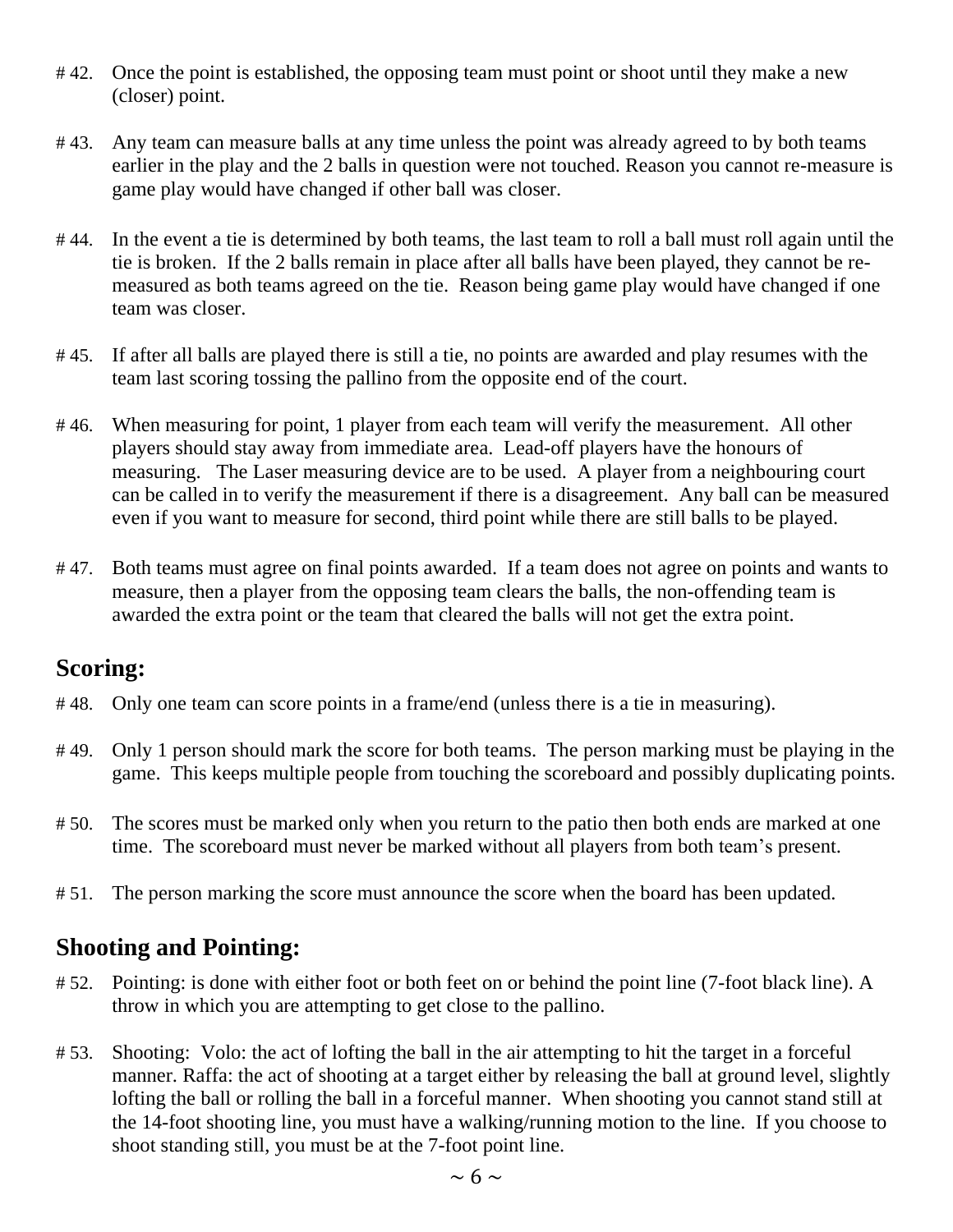# **Illegal Movement of Balls or Pallino:**

- # 54. If a player throws the wrong color ball, replace it with the correct color when it comes to rest.
- # 55. If a player rolls/shoots out of turn or plays more balls than allowed, the ball may be stopped before it contacts any balls. Otherwise the opposing team has two options. Leave all balls as they rest or return the illegally thrown ball from play and return all other ball/s to previous position/s.
- # 56. In the event a ball or balls are moved during a measurement, the point is awarded to the opposing team of that who committed the foul.
- # 57. Players should never touch or move any ball or the pallino until frame/end has ended. If a player moves a ball prior to the end of a frame/end (thinking play is over) and the balls cannot be accurately moved to their positions, all remaining non-thrown balls of the non-offending team are counted as points. If the offense is committed by the playing team, all non-thrown balls of that team are voided, and the frame/end is over. If a team's ball is still rolling and kicked away by the same team that ball is dead, and play continues.
- # 58. If a player is standing on the court (In harm's way) and is struck by a ball or pallino because of a shot, the opposing team receives the advantage. The options are:
	- Leave all balls and pallino in the new configuration. or
	- Remove the ball or pallino that struck their opponent from the court. If the pallino is removed from the court, the frame/end is over, and play begins from the opposite end. or
	- They can place the ball or pallino that struck their opponent back to where it was on the court.

 If a player is struck by a ball or pallino the Rule of Advantage applies no matter where the player was standing.

# 59. Once game is complete, all balls should be placed in the pails with the measuring tape and returned to the storage room. The new measuring devices should be returned to the bar. The teams on the court are both responsible for returning the Laser measuring device.

# **Using the Laser Measuring Device**

The device is easy very easy to use. Here are the basic steps:

- 1. Press the Red Pointer button to turn on the device. The red laser will go on.
- 2. Put the device flat on the ground by the palino and aim the laser to the middle (horizontal) of the ball.
- 3. Press the Red Pointer button to hold the number (it will store the number).
- 4. Now press the Red Pointer button again and aim it at the second ball again aiming at the middle (horizontal) of the ball.
- 5. Press the Red Pointer button and the second number will be stored. The units are in Meters/Millimeters. The lower of the 2 numbers is the closest.
- 6. Press and hold the Red Pointer button for 2 seconds to power it off.